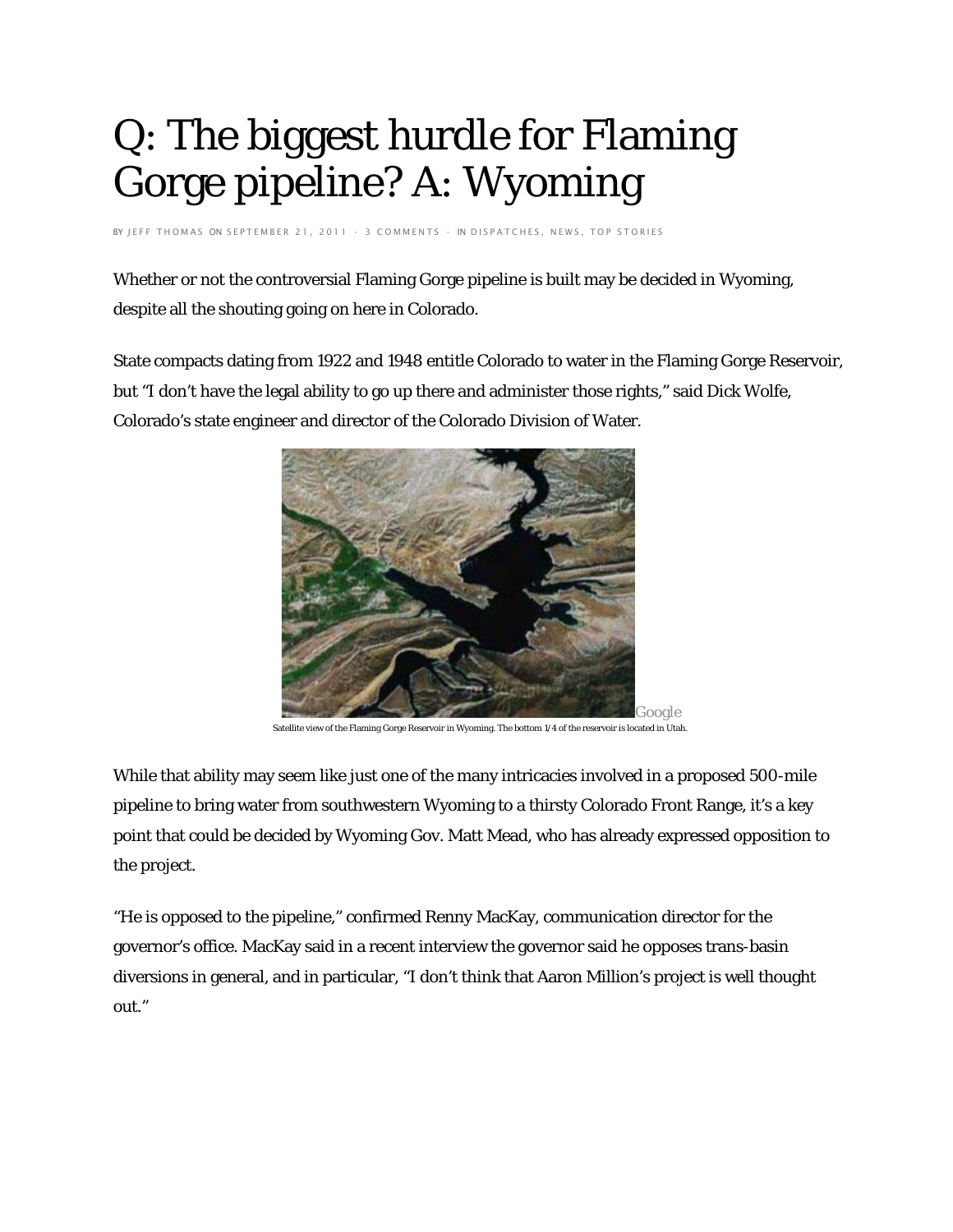Much of this was news to both the Colorado Water Conservation Board, which last week authorized \$72,000 for a six-month feasibility study of the project, and several environmental groups, which spent thousands of dollars in billboards along I-70 near Grand Junction opposing that move.

For Wolfe, being able to administer such water rights is not a trivial matter. The whole project hinges upon Colorado's ability to take more water out of the Colorado River, which it is entitled to do under an interstate compact with fellow headwater states, Wyoming and New Mexico, and downstream states, such as California and Nevada. As much as 250,000 acre feet of water could be brought to the Front Range by the project, about enough for 1 million new residents with current usage.

However, the state engineer's office also has to protect the rights of other users that draw water from the Colorado, such as the senior rights for the Colorado-Big Thompson project, which already supplies water to much of northeastern Colorado.

"The point of diversion doesn't have to be in the state of use," Wolfe noted. "But then we have to deal with how to administer that right, and how that diversion gets counted under the compact."

Million, a Fort Collins-based entrepreneur, has already secured water rights on the Green River, a major tributary of the Colorado, to enable the exportation of that water. Wolfe said that Million has expressed an extreme interest in conforming to Colorado water law and the protection of other water interests, but added that new rules need to be promulgated so that Wolfe can ensure that all his state's calls on the Colorado are protected.

"They want to be in total compliance," Wolfe said. "But what if they lost dominion or control?"

At a minimum, Wolfe said, the state engineers from both Wyoming and Colorado need to put new rules in place that would allow him to shut down the headgate for the pipeline when it is not in priority — when there's not enough water in the Colorado to comply with the compact. While both offices noted there is a high degree of cooperation between the headwater states regarding the compact, this is fairly new ground and legislative action may be required.

Wyoming Deputy State Engineer Harry LaBonde said it was not clear whether the rules could be worked out between the two offices or would require state legislation.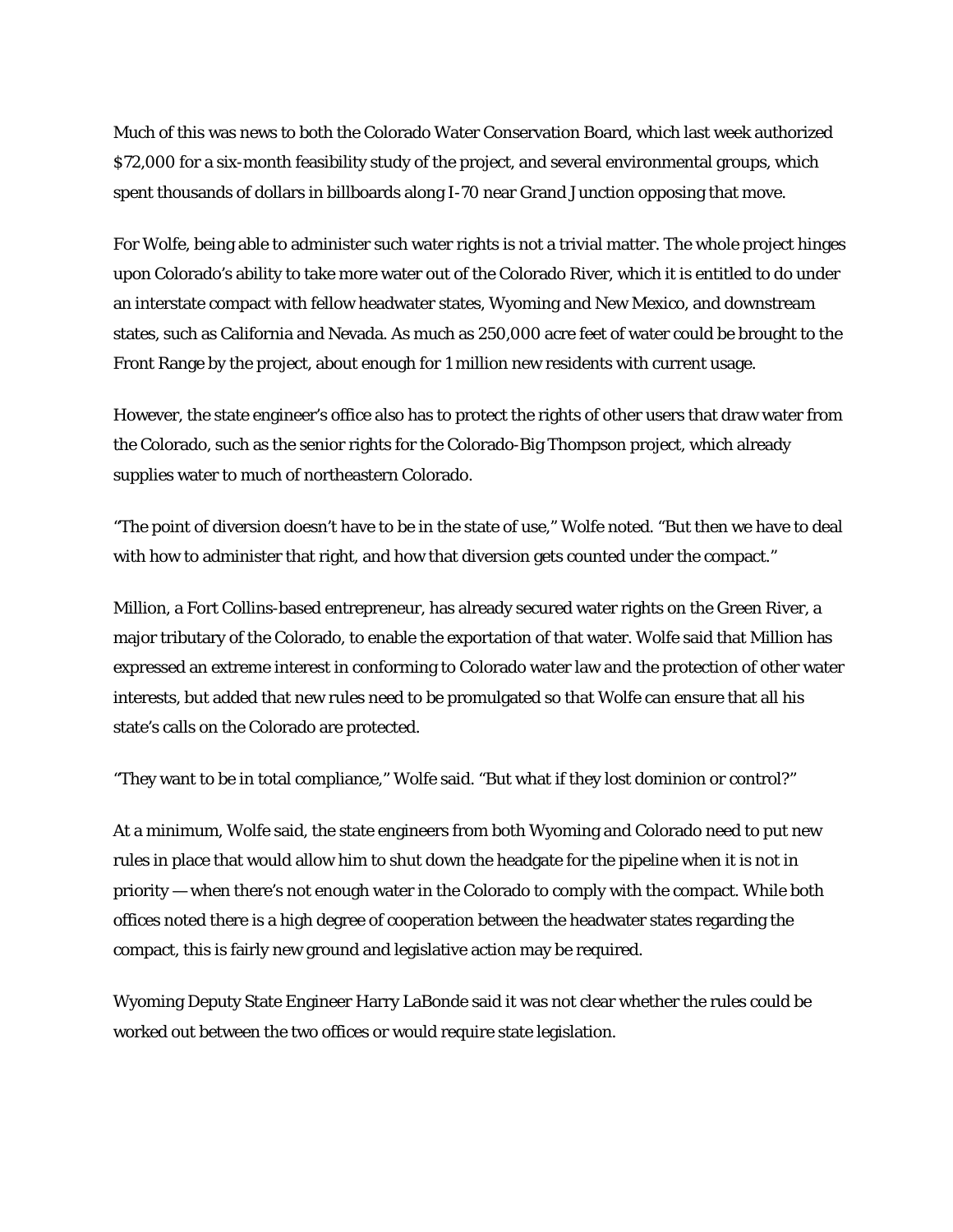"Certainly it does raise a number of questions on how it would be administered from a water rights perspective," LaBonde said. "He (Million) has indicated to us that his intention is to fully comply with the laws of Wyoming and Colorado, and I don't see there's an issue there as long as the project is in priority."

There's more to it than that, however.

"Certainly any rules that would be promulgated would require the (Wyoming) governor's signature, so the governor would be in that loop," LaBonde said.

MacKay said that even if legislation is not needed, the new rules would have to go through public notification and comment, and then passed through two legislative committees, one of which would include leadership of the Wyoming house and senate. If those committees approve the rules changes, the governor's hands would be somewhat tied.

"There is a chance that we could be forced to act under the terms of the compact," MacKay noted.

A recent poll from Trout Unlimited found that about 80 percent of Wyoming residents oppose the project, which could make forging ahead on that front a long and expensive prospect. Of course, that expense would pale next to the amount actually required to build the project, which has estimated at between \$3 billion and \$9 billion.

Million could not be reached for comment, but Todd Hartman, spokesman for the Colorado Department of Natural Resources, indicated the conservation board probably wasn't aware of Wolfe's position before allocating the \$72,000 for the six-month study. But he reiterated that the board was just studying the proposal, not endorsing the project.

"Questions like the ones you are raising are exactly the kind of things we need to address," Hartman said. However, much of the initial funding will be spent on roundtable discussions in different water basins of Colorado, after which another \$100,000 could be made available for further engineering and legal analysis.

That non-endorsement was also reflected in comments made by Jennifer Gimbel, director of the conservation board, last week.